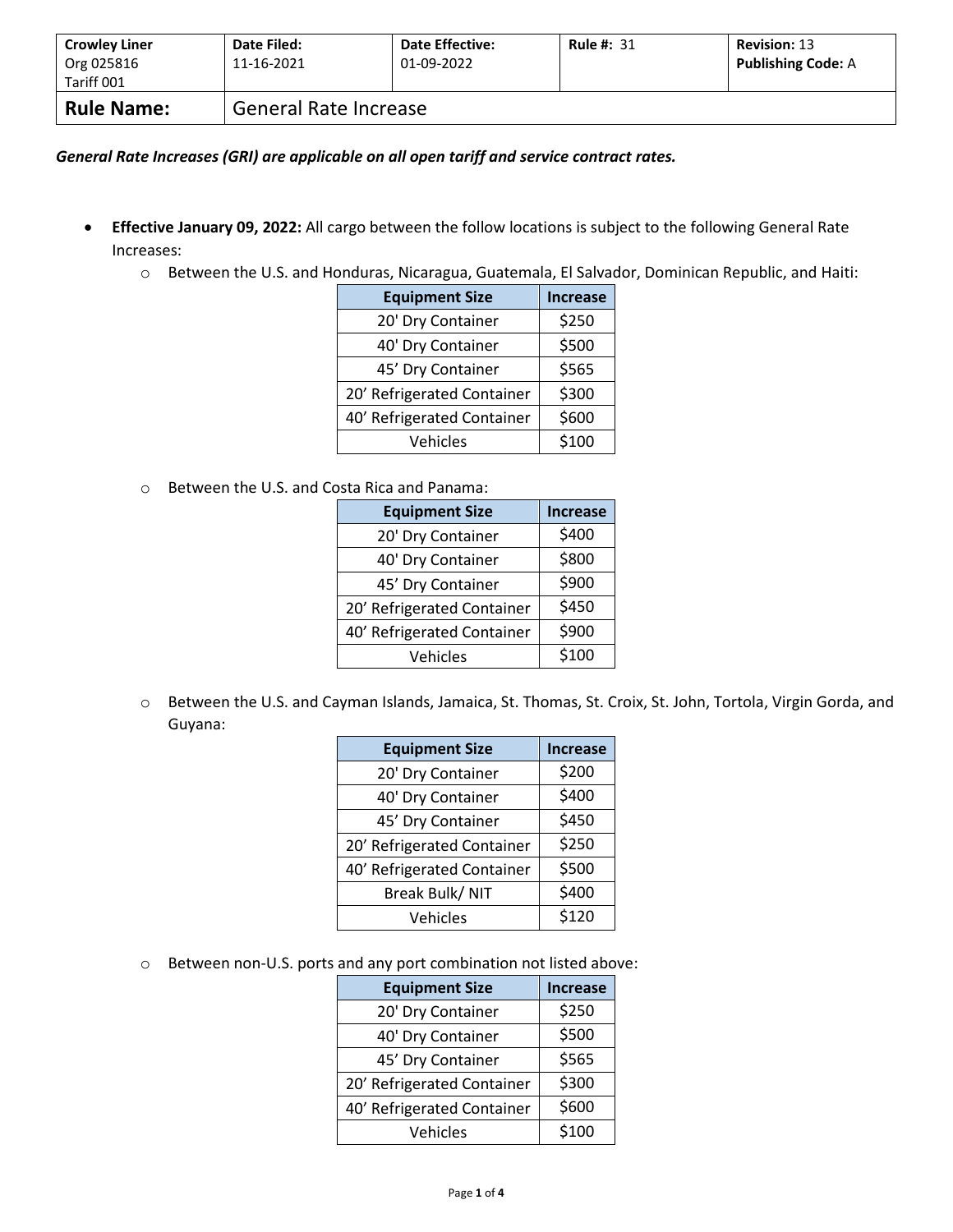| <b>Crowley Liner</b><br>Org 025816<br>Tariff 001 | Date Filed:<br>11-16-2021    | <b>Date Effective:</b><br>01-09-2022 | <b>Rule #: 31</b> | <b>Revision: 13</b><br><b>Publishing Code: A</b> |
|--------------------------------------------------|------------------------------|--------------------------------------|-------------------|--------------------------------------------------|
| <b>Rule Name:</b>                                | <b>General Rate Increase</b> |                                      |                   |                                                  |

• **Effective August 29, 2021:** All Cargo between the U.S. and the following countries Honduras, Nicaragua, Guatemala, El Salvador, Costa Rica, Panama, Dominican Republic, and Haiti are subject to the below General Rate Increase:

| <b>Equipment Size</b> | Increase |  |
|-----------------------|----------|--|
| 20'                   | \$150    |  |
| 40'                   | \$300    |  |
| 45'                   | \$340    |  |
| 53'                   | \$400    |  |
| Vehicles              | \$75     |  |

• **Effective July 04, 2021:** All Cargo to Grand Cayman is subject to the below General Rate Increase:

| <b>Equipment Size</b> | <b>Increase</b> |  |
|-----------------------|-----------------|--|
| 20' Dry / Reefer      | \$63            |  |
| 40' Dry / Reefer      | \$126           |  |
| Over 40'              | \$142           |  |
| Vehicles              | \$40            |  |

• **Effective June 06, 2021:** All inter-port Cargo (excluding between Puerto Rico and the Caribbean)

| <b>Equipment Size</b>       | Increase   |  |
|-----------------------------|------------|--|
| All Equipment Sizes & Types | +\$450 TEU |  |

• **Effective June 06, 2021:** All Cargo between the United States, Puerto Rico, and Dominican Republic to/from the following islands: Anguilla, Antigua, Grenada, Guyana, Jamaica, Montserrat, Nevis, Saba, St Barts, St Croix, St Eustatius, St John US VI, St Kitts, St Thomas, Tortola, Trinidad, and Virgin Gorda are subject to the below General Rate Increase:

| <b>Equipment Size</b> | <b>Increase</b> |  |
|-----------------------|-----------------|--|
| 20' Dry / Reefer      | \$125           |  |
| 40' Dry / Reefer      | \$250           |  |
| Over 40'              | \$281           |  |
| Vehicles              | \$75            |  |

• **Effective May 09, 2021:** All Cargo between the U.S. and the following countries: Dominican Republic, Honduras, Nicaragua, Guatemala, El Salvador, Costa Rica, and Panama are subject to the below General Rate Increase:

| <b>Equipment Size</b> | <b>Increase</b> |  |
|-----------------------|-----------------|--|
| 20' Dry / Reefer      | \$125           |  |
| 40' Dry / Reefer      | \$250           |  |
| 45' Dry               | \$282           |  |
| Vehicles              | \$60            |  |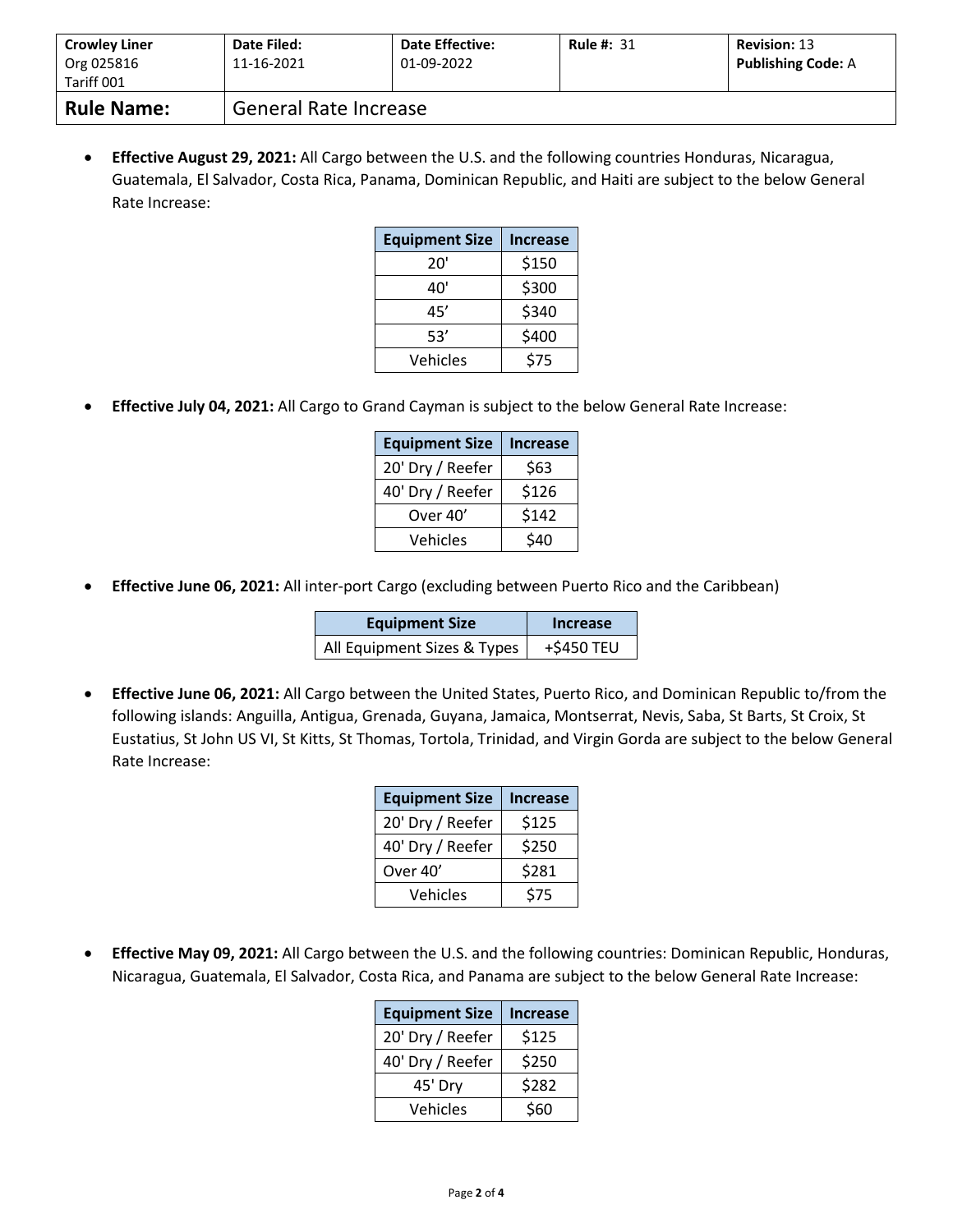| <b>Crowley Liner</b><br>Org 025816<br>Tariff 001 | Date Filed:<br>11-16-2021 | <b>Date Effective:</b><br>01-09-2022 | <b>Rule #: 31</b> | <b>Revision: 13</b><br><b>Publishing Code: A</b> |
|--------------------------------------------------|---------------------------|--------------------------------------|-------------------|--------------------------------------------------|
| <b>Rule Name:</b>                                | General Rate Increase     |                                      |                   |                                                  |

• **Effective April 01, 2021:** All poultry, meat and mechanically deboned meat between the United states and the following countries: Honduras, Nicaragua, Guatemala, El Salvador, Costa Rica and Panama

| <b>Equipment Size</b> | <b>Increase</b> |
|-----------------------|-----------------|
| 20' Reefer            | \$100           |
| 40' Reefer            | \$200           |

• **Effective March 14, 2021:** All Cargo between the United States, Puerto Rico, and Dominican Republic to/from the following islands: Anguilla, Antigua, Grenada, Guyana, Jamaica, Montserrat, Nevis, Saba, St Barts, St Croix, St Eustatius, St John US VI, St Kitts, St Thomas, Tortola, Trinidad, and Virgin Gorda are subject to the below General Rate Increase:

| <b>Equipment Size</b> | <b>Increase</b> |
|-----------------------|-----------------|
| 20' Dry / Reefer      | \$100           |
| 40' Dry / Reefer      | \$200           |
| 45' Dry               | \$225           |
| Vehicles              | \$60            |

• **Effective February 28, 2021:** All Cargo between the U.S. and the following countries: Honduras, Nicaragua, Guatemala, El Salvador, Costa Rica, and Panama are subject to the below General Rate Increase:

| <b>Equipment Size</b> | <b>Increase</b> |
|-----------------------|-----------------|
| 20' Dry / Reefer      | \$100           |
| 40' Dry / Reefer      | \$200           |
| 45' Dry               | \$225           |
| Vehicles              | \$60            |